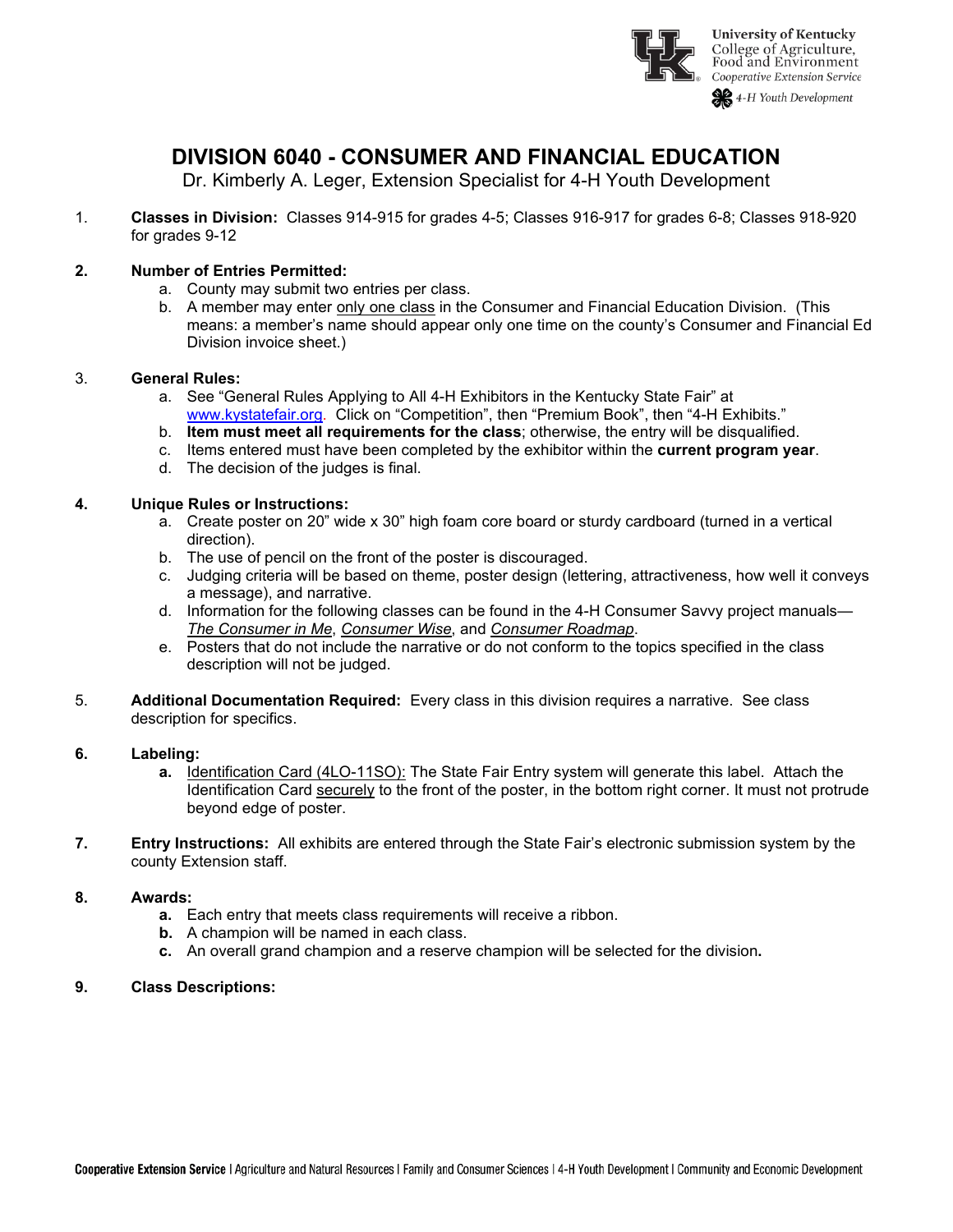### **Level 1 (Grades 4-5):** *The Consumer in Me*

- **914 Poster on "Bargain Shopping"** –For grades 4-5; complete a cost comparison chart for one product you and your family use as outlined in the activities under "Bargain Shopping" on pp. 20-21. Use 20" X 30" foam core board or cardboard, turned in a vertical direction. Write a narrative telling how the decision making process was used to reach your final choice; include answers to the questions in "Check This Out!" on p. 21. At the end of the narrative, list the sources of information used in researching the topic. Make a poster on "comparison shopping." Include name, age, and county at top of narrative. The narrative can be handwritten or a computer printout; single or double spaced; on plain white or notebook paper--one to two pages, written/printed on front side only. Place the narrative in a plastic sleeve. Attach the sleeve to the back of the poster with tape or a binder clip.
- **915 Poster on "What is the Best Buy?"** For grades 4-5; complete a cost comparison chart for two products in three different sizes as outlined in the activities on pp. 22-23. Use 20" X 30" foam core board or cardboard, turned in a vertical direction. Write a narrative telling how the decision making process was used to reach your final choice; include answers to the question in "Check This Out!" on p. 23. At the end of the narrative, list the sources of information used in researching the topic. Make a poster on "checking prices". Include name, age, and county at top of narrative. The narrative can be handwritten or a computer printout; single or double spaced; on plain white or notebook paper--one to two pages, written/printed on front side only. Place the narrative in a plastic sleeve. Attach the sleeve to the back of the poster with tape or a binder clip.

### **Level 2 (Grades 6-8):** *Consumer Wise*

- **916 Poster on "Media and the Marketplace"** –For grades 6-8; complete a commercial comparison as outlined in the activities on pp. 18-19. Use 20" X 30" foam core board or cardboard, turned in a vertical direction. Write a narrative of your answers to the questions in "Check This Out!" on p. 19 and tell what conclusions you were able to draw from the experience. At the end of the narrative, list the sources of information you used in researching your topic. Make a poster related to "advertising aimed at young people"—Include name, age, and county at top of narrative. The narrative can be handwritten or a computer printout; single or double spaced; on plain white or notebook paper--one to two pages, written/printed on front side only. Place the narrative in a plastic sleeve. Attach the sleeve to the back of the poster with tape or a binder clip.
- **917 Poster on "Decision! Decisions! Decide!** "—For grades 6-8; complete the 6-Step Decision Making process on any item you wish to purchase as outlined in the activities on pp. 12-13. Use 20" X 30" foam core board or cardboard, turned in a vertical direction. Write a narrative of your answers to the questions in "Check This Out!" on p. 13 and tell what conclusions you were able to draw from the experience. At the end of the narrative, list the sources of information you used in researching your topic. Make a poster related to "the consumer decision-making process". Include name, age, and county at top of narrative. The narrative can be handwritten or a computer printout; single or double spaced; on plain white or notebook paper--one to two pages, written/printed on front side only. Place the narrative in a plastic sleeve. Attach the sleeve to the back of the poster with tape or a binder clip.

## **Level 3 (Grades 9-12):** *Consumer Roadmap*

**918 Poster on "How to Write a Wrong"** –For grades 9-12; write a complaint letter as outlined in the activities on pp 22-23. Use 20" X 30" foam core board or cardboard, turned in a vertical direction. Write a narrative of your answers to the questions in "Check This Out!" on p. 23 and tell what conclusions you were able to draw from the experience. At the end of the narrative, list the sources of information you used in researching your topic. Make a poster related to "resolving a consumer complaint". Include name, age, and county at top of narrative. The narrative can be handwritten or a computer printout; single or double spaced; on plain white or notebook paper--one to two pages, written/printed on front side only. Place the narrative in a plastic sleeve. Attach the sleeve to the back of the poster with tape or a binder clip.